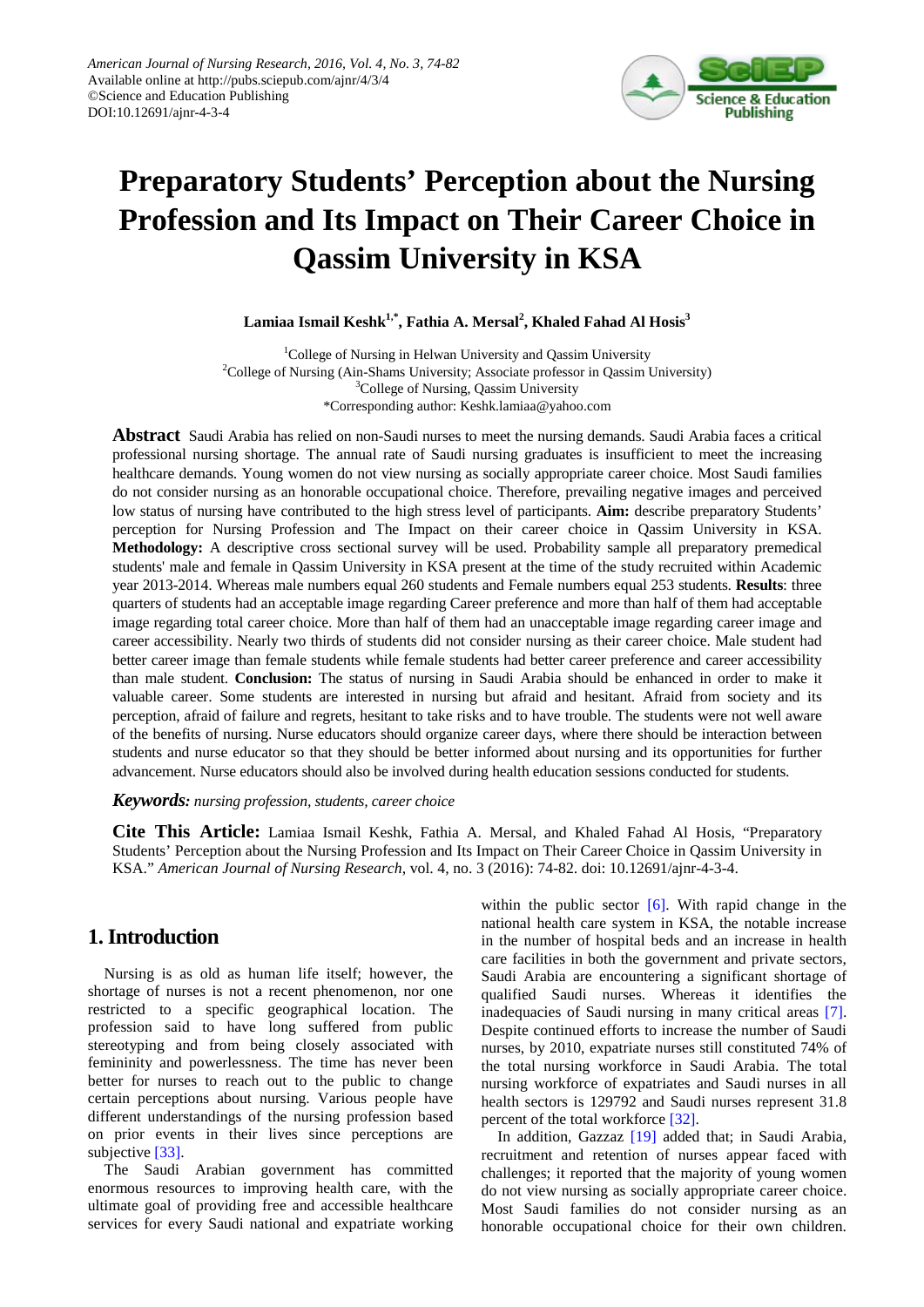Therefore, prevailing negative images and perceived low status of nursing have contributed to the high stress level of participants. Saudis of both genders will not choose the nursing profession as an ideal future career because of long working hours; night shifts; negative perceptions of community and family members; working with the opposite gender especially for female nurses and concerns about not getting married as some men may not like their wives working as nurses [\[3\].](#page-7-3)

Students often have misconceptions regarding the reality of nursing and the opportunities available to nurses that sometimes result in poor choices related to pursuing nursing as a career Lundberg et al., [\[27\].](#page-8-2) Hence, the image of both nurses and nursing as a profession are vital in the successful recruitment and retention of staff in the health care industry [\[12\].](#page-7-4)

Many strategies currently needed to address a profound Nursing shortage that is threatening to health care quality. One of them is to increase the interest of young adolescent in the Nursing profession. Perceptions of higher secondary school students about nursing are important because they offer strategic clues towards successful recruitment of the next generation of nurses. They are the one part of the society and therefore the great impact of the society what they think and believe about nursing profession [\[33\].](#page-8-0)

Consequently, Perceptions of advanced secondary school students of nursing are important to attract more individuals to the profession, a positive image of nursing needs engendered by nurse education and the general community. Attitudes, beliefs, and values are highly subjective areas, usually based upon perception and not fact. Perceptions held by the public about the nursing profession greatly influence the personal and public image of nursing. The role of gender in the choice of a career is an extremely important concept, because men constitute nearly half of the potential recruitment pool. Noticing a male nurse ridiculed would deter boys to think of a nursing career [\[24\].](#page-8-3)

The conceptual framework presented here describes a four-stage process that used during career decision making. This study focuses on three of the six factors involved in career decision-making career image, career preference, and career accessibility.

In this conceptual framework, career decision-making is viewed as a four-stage process involving six factors: self-concept, career image, career preference, career accessibility, range of acceptable careers, and career choice. Students progressively narrow their career choices as they pass through each decision-making stage. The six factors are believed to hold varying degrees of importance (Gottfredson, 1981). The two most important factors, selfconcept and career image, are explored in the first stage. Students' progress to the next stage, which involves an examination of career preference and career accessibility. This leads them to stage three, where they consider their range of acceptable careers. Gradually, students thus build perceptions of careers until they arrive at the final stage, career choice. The following is an overview of each factor and its relevance to the conceptual framework.

- 1. Career Image
- 2. Career Preference
- 3. Career Accessibility
- 4. Range of Acceptable Careers
- 5. Career Choice.



Figure 1. Adaptation of Gottfredson's (1981). "Occupational Aspirations Model". Circumscription and compromisc: A derelopmental theory of occupational aspirations. Journal of Counselling Psychology, 28(6), 545-578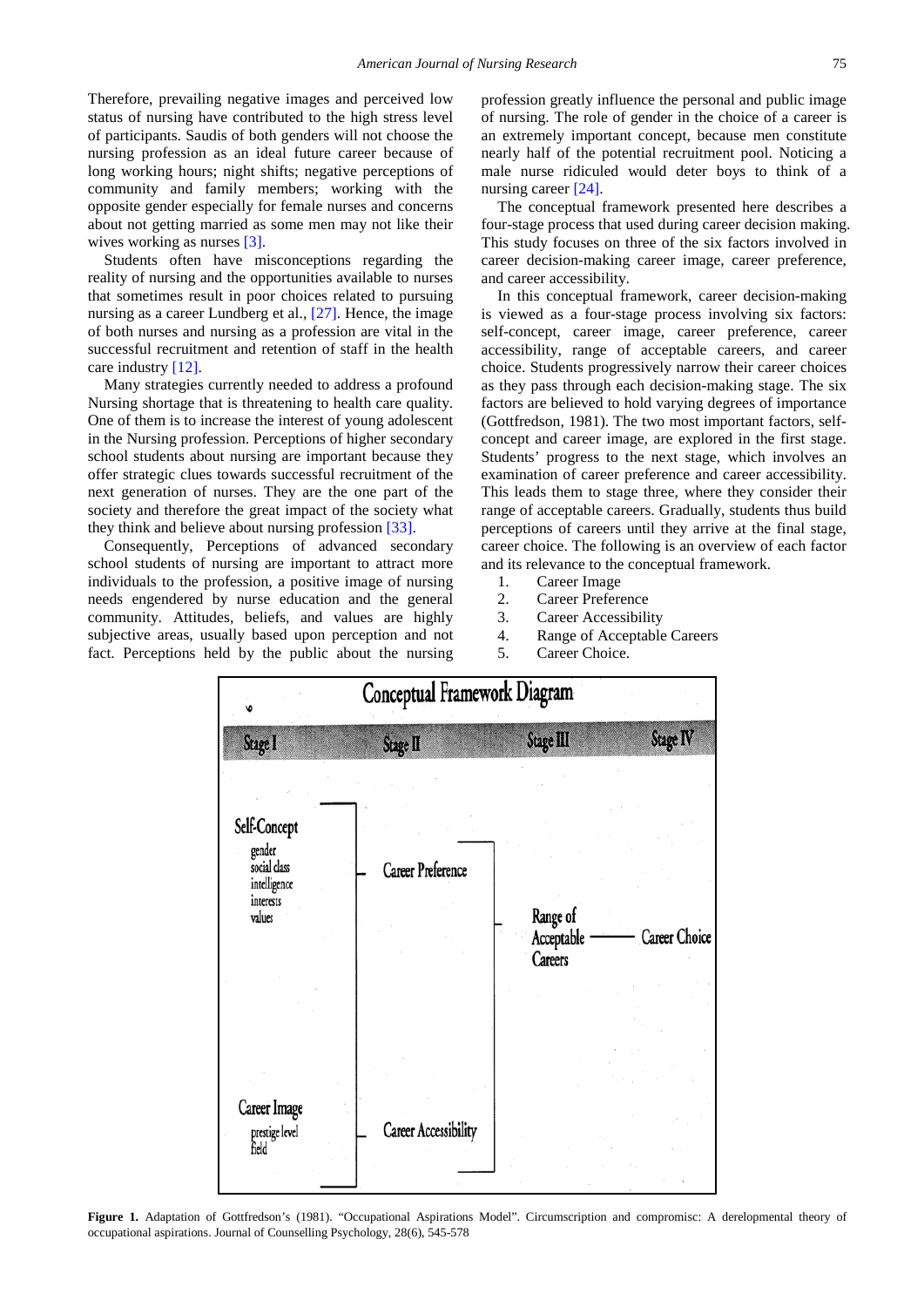#### **1.1. Aim of the Study**

Aim of this study was to describe preparatory Students' perception for Nursing Profession and The Impact on their career choice in Qassim University in KSA.

#### **1.2. Research Questions**

- Does the preparatory students' perception for the nursing profession affects their career choice in Qassim University in KSA?
- Do the students' personal characteristics have an impact on their perception for the nursing profession?

# **2. Methodology**

#### **2.1. Study Design**

A descriptive cross sectional survey used to accomplish this study and to answer research questions.

#### **2.2. Setting & Population**

#### **2.2.1. Target Population**

All preparatory premedical students' male and female present at the time of the study recruited to describe preparatory students' perception for the nursing profession and the impact on their career choice at Qassim University in KSA within Academic year 2013-2014.

#### **2.2.2. Sample**

Probability sample including all preparatory premedical students' male and female in Qassim University in KSA present at the time of the study recruited to describe preparatory students' perception for the nursing profession and the impact on their career choice at Qassim University in KSA within Academic year 2013-2014 within 4 months. Whereas male numbers equal 260 students and Female numbers equal 253 students.

Sample criteria should specify between 18 to 20 years old male and female their age groups.

#### **2.3. Pilot Study**

Pilot study was carried out after the development of the tools on 10% of the preparatory premedical students' to test applicability of the tools then necessary modifications were done according to the finding results of the pilot study and expertise opinions. Otherwise, these students were then excluded from the sample of research work to assure the stability of answers.

#### **2.4. Setting**

The study conducted at the classes of the premedical preparatory year at the Qassim University male and female sections in KSA.

## **2.5. Methods of Data Collection**

Data collected between January 2014 and April 2014 through self-Administered questionnaire. The instrument used in this study was a modified version of the Career Questionnaire designed by Kohler and Edwards [\[25\].](#page-8-4) Questionnaire modified by researchers after pilot study and modified some vague questions.

Which consists of three parts; first one socio demographic data as age, sex and GPA; second part assessed nursing image; third part assessed information regarding nursing profession.

Nursing image parts were in Likert scale, approximately 50% of the items were positive and 50% were negative. Based on the conceptual framework, the Likert scale questions were grouped into the categories of career image, preference, and accessibility and identified as positive or negative

Responses to the Likert scale questions that contained statements exhibiting a positive perception of nursing were coded using the following ordinal scale:  $1 =$  strongly disagree,  $2 =$  disagree,  $3 =$  undecided,  $4 =$  agree and  $5 =$ strongly agree. Responses to questions portraying a negative perception were reverse coded. An overall score obtained by summing the response values of the 41 items that coded using the Likert scale. Thus, high scores represented a positive perception of nursing as a career choice, whereas low scores represented a negative perception. The possible range of values for the total score was 41 to 205. Scores also obtained for each of the three sub-categories.

#### **2.6. Ethical Consideration**

Ethical approval from the dean and coordinator preparatory year obtained. The aim of the research explained to the students. After clarifying the procedures of the study, a verbal consent from every student to participate in the study obtained. Participants informed about their right to refuse participation and to withdraw at any time without giving reasons and with no consequences. Total confidentiality of any given information assured.

#### **2.7. Data Analysis**

The statistical analysis was done using appropriate statistical methods. i.e. percentage, range, arithmetic mean (X), standard deviation (SD), F test to compare mean of study variables. Data were analyzed using the Statistical Package for Social Sciences (SPSS) windows version 16. A P value of 0.05 or less was considered as statistically significant.

## **3. Results**

[Table 1](#page-3-0) shows that maximum age of students was 22 years old while minimum age was 17 years old with mean  $(18.59\pm0.71)$ . It shows that nearly half of them  $(50.7\%)$ were male. Regarding GPA it shows that nearly one third of them (32.4% and 30.2%) had excellent and very good respectively.

Regarding career image, [Table 2](#page-3-1) shows the majority of students (83.3%, 84% and 82.1%) agreed that nursing is a profession and technical occupation and nurses don't get paid well. Nearly two-thirds of them (64.7% and 68.6%) agreed nurses make many important decisions and nurses spend most of time socializing with doctors. While nearly two-thirds (65.5% and 63%) disagreed that nurses are kind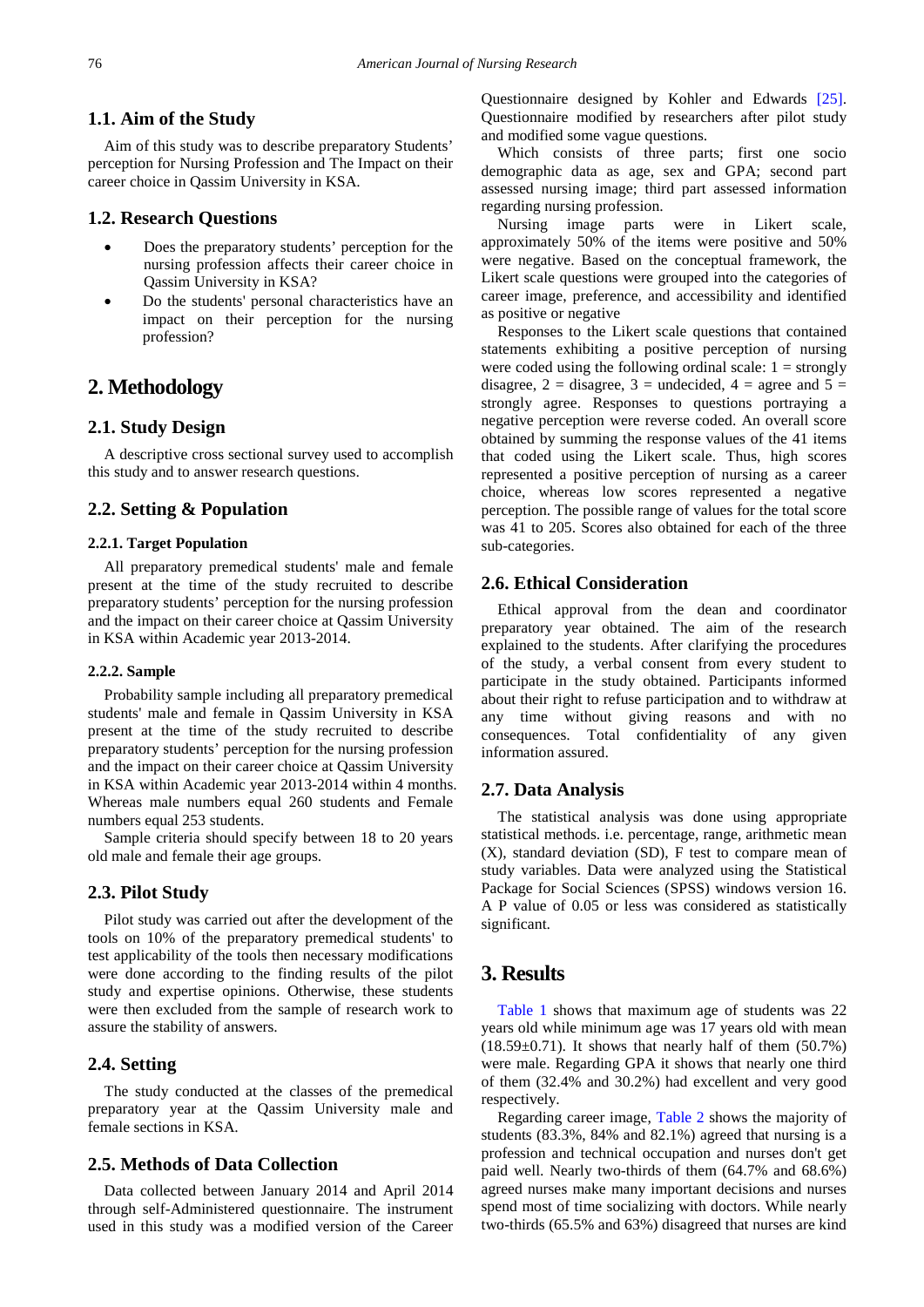and compassionate, nurses equal to physicians and most nurses are mean and don't care.

| Table 1. basic information of studied sample |
|----------------------------------------------|
|----------------------------------------------|

<span id="page-3-0"></span>

| <b>Parameters</b>                  | Total=513 |                  |
|------------------------------------|-----------|------------------|
|                                    | No        | $\frac{0}{0}$    |
| Age/years                          |           |                  |
| Maximum age                        |           | 22               |
| Minimum age                        |           | 17               |
| Mean and standard deviation of age |           | $18.59 \pm 0.71$ |
| <b>GPA</b>                         |           |                  |
| Excellent                          | 166       | 32.4             |
| Very good                          | 155       | 30.2             |
| Good                               | 48        | 9.4              |
| Satisfactory                       | 144       | 28.1             |
| <b>Sex</b>                         |           |                  |
| Male                               | 260       | 50.7             |
| Female                             | 253       | 49.3             |

Regarding Career preference [Table 3](#page-3-2) shows that most of students (79%) agreed nurses make high salaries and nearly two-thirds (62.2%, 62% and 60.6%) agreed that nurses have to take responsibility for the people, nurses have many opportunities for advancement and nursing is a low-level skill occupation respectively. More than half of them (54.8%, 54.2%, 53% and 55.2%) agreed all nurses must have a university degree to practice nursing, nursing is stimulating and challenging work, Nurses have high standards of behavior and nurses work under stress. While nearly two-thirds (67.8% and 58.1%) disagreed nursing requires a high degree of skill and nurses work too hard respectively.

Regarding career accessibility [Table 4](#page-4-0) shows that the majority of students (81.5%) agreed that nurses have to take hard courses in school. Nearly half of them (59.8%, 47.4% and 48.3%) agreed anyone can afford to go to nursing school, it costs a lot to go to nursing school and it takes too long to be a nurse. While nearly half (58.3%) disagreed that only women should be nurses.

| Table 2. Mean, standard deviation and level of Career Image among studied sample |
|----------------------------------------------------------------------------------|
|----------------------------------------------------------------------------------|

<span id="page-3-1"></span>

|                                                           | $Total = 513$  |               |                |               |                |               |      |                           |                |
|-----------------------------------------------------------|----------------|---------------|----------------|---------------|----------------|---------------|------|---------------------------|----------------|
| Parameters                                                |                | SA&A          |                | $\mathbf{U}$  |                | SD&D          |      | <b>Standard Deviation</b> | Level          |
|                                                           | N <sub>0</sub> | $\frac{0}{0}$ | N <sub>0</sub> | $\frac{0}{0}$ | N <sub>0</sub> | $\frac{0}{0}$ | Mean |                           |                |
| Nursing is a profession.                                  | 430            | 83.8          | 64             | 12.5          | 19             | 3.7           | 4.25 | 0.84                      | Strongly agree |
| Nurses make many important decisions.                     | 332            | 64.7          | 117            | 22.8          | 64             | 12.5          | 3.84 | 1.10                      | agree          |
| Nurses make more money than teachers.                     | 103            | 20.1          | 191            | 37.2          | 219            | 42.7          | 2.68 | 1.14                      | Undecided      |
| Nursing is a well-respected occupation.                   | 79             | 15.4          | 166            | 32.4          | 268            | 52.2          | 2.51 | 1.07                      | Disagree       |
| Nurses have a good public image.                          | 275            | 53.3          | 174            | 33.9          | 64             | 12.5          | 3.54 | 0.99                      | agree          |
| Nurses are kind and compassionate people.                 | 83             | 16.2          | 94             | 18.3          | 336            | 65.5          | 2.19 | 1.19                      | Disagree       |
| Nursing is a technical occupation.-                       | 431            | 84            | 59             | 11.5          | 23             | 4.5           | 4.30 | 0.85                      | Strongly agree |
| Nurses don't get paid well.                               | 421            | 82.1          | 57             | 11.1          | 35             | 6.8           | 4.14 | 0.94                      | Agree          |
| Nurses have a lot of people to take care of.              | 243            | 47.4          | 162            | 31.6          | 108            | 21.1          | 3.37 | 1.04                      | Undecided      |
| Lawyers have a higher social standing than do nurses.     | 122            | 23.8          | 214            | 41.7          | 177            | 34.5          | 2.84 | 1.06                      | Undecided      |
| Plumbers make more money than nurses.                     | 150            | 29.9          | 164            | 32            | 199            | 38.8          | 2.85 | 1.13                      | Undecided      |
| Nurses have the same social standing as secretaries.      | 241            | 47            | 193            | 37.6          | 79             | 15.4          | 3.39 | 0.95                      | Undecided      |
| Nurses spend most of their time socializing with doctors. | 352            | 68.6          | 117            | 22.8          | 44             | 8.6           | 3.86 | 0.99                      | Undecided      |
| Nursing is a low status occupation.                       | 160            | 31.2          | 233            | 45.4          | 120            | 23.4          | 3.08 | 0.99                      | Undecided      |
| Nursing is a "dead-end job."                              | 109            | 21.2          | 165            | 32.2          | 239            | 46.6          | 2.62 | 1.14                      | Undecided      |
| Most nurses are mean and don't care.                      | 88             | 17.2          | 102            | 19.9          | 323            | 63            | 2.26 | 1.20                      | disagree       |
| Nursing is a female occupation.                           | 160            | 31.2          | 197            | 38.4          | 156            | 30.4          | 2.98 | 1.08                      | Undecided      |
| Nurses are equal to physicians.                           | 83             | 16.2          | 94             | 18.3          | 336            | 65.5          | 2.19 | 1.19                      | disagree       |

| Table 3. Mean, standard deviation and level of Career preference among studied sample |  |  |
|---------------------------------------------------------------------------------------|--|--|
|---------------------------------------------------------------------------------------|--|--|

<span id="page-3-2"></span>

|                                                                      | Total= $513$ |               |     |               |      |               |      |                           |           |
|----------------------------------------------------------------------|--------------|---------------|-----|---------------|------|---------------|------|---------------------------|-----------|
| Parameters                                                           |              | SA&A          |     | undecided     | D&SD |               | Mean | <b>Standard Deviation</b> | Level     |
|                                                                      |              | $\frac{0}{0}$ | N   | $\frac{0}{0}$ | N    | $\frac{0}{0}$ |      |                           |           |
| All nurses must have a university degree to practice nursing.        | 281          | 54.8          | 142 | 27.6          | 90   | 17.5          | 3.51 | 1.06                      | agree     |
| Nursing is stimulating and challenging work.                         | 278          | 54.2          | 111 | 21.6          | 124  | 24.2          | 3.43 | 1.24                      | Agree     |
| Nurses can choose the days and hours they want to work.              | 223          | 43.5          | 128 | 25            | 162  | 31.6          | 3.21 | 1.13                      | Undecided |
| Nurses have to take responsibility for the people they take care of. | 319          | 62.2          | 146 | 28.5          | 48   | 9.4           | 3.74 | 0.96                      | Agree     |
| Nurses tell other people what to do.                                 | 108          | 21.1          | 227 | 44.2          | 178  | 34.7          | 2.79 | 1.04                      | Undecided |
| Nurses make high salaries.                                           | 407          | 79.3          | 72  | 14            | 34   | 6.6           | 4.01 | 0.90                      | Agree     |
| Nursing requires a high degree of skill.                             | 81           | 15.8          | 84  | 16.4          | 348  | 67.8          | 2.13 | 1.20                      | Disagree  |
| Nurses can always find jobs.                                         | 241          | 47            | 154 | 30            | 118  | 23            | 3.32 | 1.11                      | Undecided |
| Nurses have high standards of behavior.                              | 272          | 53            | 193 | 37.6          | 48   | 9.4           | 3.55 | 0.92                      | agree     |
| Nurses have many opportunities for advancement.                      | 318          | 62            | 135 | 26.3          | 60   | 11.7          | 3.70 | 1.02                      | agree     |
| Nurses have to do unpleasant things.                                 | 165          | 32.2          | 197 | 38.4          | 151  | 29.4          | 3.06 | 1.12                      | Undecided |
| Nurses only do what doctors tell them to.                            | 209          | 40.7          | 169 | 32.9          | 135  | 26.3          | 3.26 | 1.15                      | Undecided |
| Nurses have to work too hard.                                        | 118          | 23            | 97  | 18.9          | 298  | 58.1          | 2.49 | 1.18                      | disagree  |
| Nursing is a low-level skill occupation.                             | 311          | 60.6          | 156 | 30.4          | 46   | 9             | 3.71 | 0.95                      | agree     |
| Nurses work under a lot of stress.                                   | 283          | 55.2          | 164 | 32            | 66   | 12.9          | 3.60 | 1.03                      | Agree     |
| Nurses normally have to work at night and on weekends.               | 224          | 43.7          | 188 | 36.6          | 101  | 19.7          | 3.31 | 1.00                      | Undecided |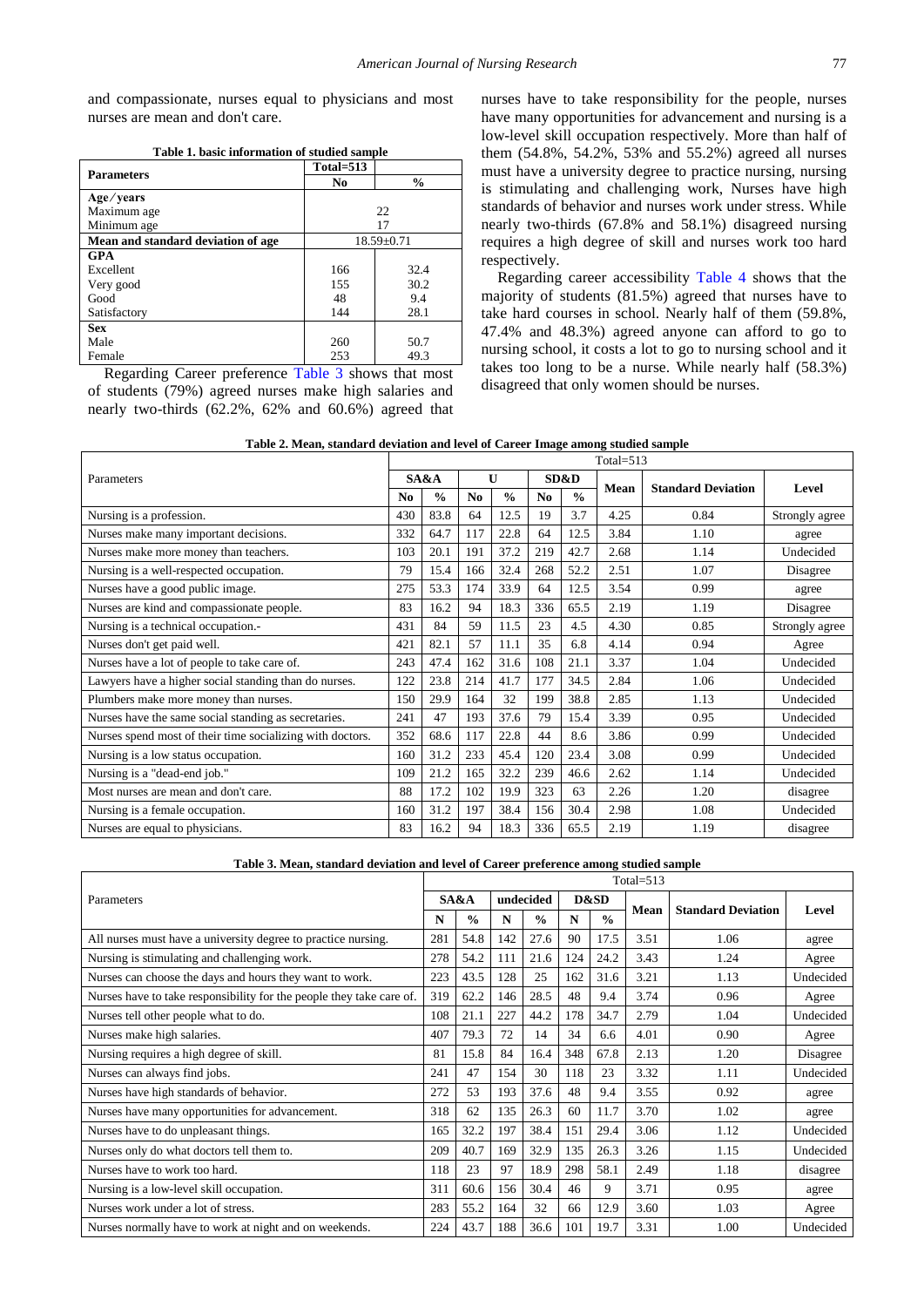| Table 4. Mean, standard deviation and level of Career Accessibility among studied sample |  |
|------------------------------------------------------------------------------------------|--|
|------------------------------------------------------------------------------------------|--|

<span id="page-4-0"></span>

| Total= $513$ |               |           |               |      |               |      |       |                           |  |  |
|--------------|---------------|-----------|---------------|------|---------------|------|-------|---------------------------|--|--|
| SA&A         |               | undecided |               | D&SD |               |      |       |                           |  |  |
| N            | $\frac{6}{9}$ |           | $\frac{6}{9}$ | N    | $\frac{6}{9}$ |      |       | Level                     |  |  |
| 132          | 25.7          | 158       | 30.8          | 223  | 43.5          | 2.79 | 1.06  | Undecided                 |  |  |
| 158          | 30.8          | 185       | 36.1          | 170  | 33.1          | 2.97 | 1.07  | Undecided                 |  |  |
| 307          | 59.8          | 144       | 28.1          | 62   | 12.1          | 3.66 | 0.97  | agree                     |  |  |
| 243          | 47.4          | 135       | 26.3          | 35   | 26.3          | 3.28 | 1.02  | Undecided                 |  |  |
| 248          | 48.3          | 170       | 33.1          | 95   | 18.5          | 3.41 | 0.99  | agree                     |  |  |
| 418          | 81.5          | 50        | 9.7           | 45   | 8.8           | 4.26 | 0.99  | Strongly agree            |  |  |
| 79           | 15.4          | 135       | 26.3          | 299  | 58.3          | 2.35 | 1.148 | Disagree                  |  |  |
|              |               |           |               |      |               |      | Mean  | <b>Standard Deviation</b> |  |  |

Regarding career choice [Table 5](#page-4-1) shows nearly three quarters of students had an acceptable image regarding Career preference and more than half of them had

acceptable image regarding total career choice. More than half of them (53.4% and 50.9%) had an unacceptable image regarding career image and career accessibility.

| Table 5. Mean, standard deviation and level of Career choice among studied sample |
|-----------------------------------------------------------------------------------|
|-----------------------------------------------------------------------------------|

<span id="page-4-1"></span>

| <b>Parameters</b>                     | Acceptable |               |      | Unacceptable              | $Total = 513$ |      |           |  |
|---------------------------------------|------------|---------------|------|---------------------------|---------------|------|-----------|--|
| $\frac{0}{0}$<br>No<br>N <sub>0</sub> |            | $\frac{6}{9}$ | Mean | <b>Standard Deviation</b> | <b>Level</b>  |      |           |  |
| <b>TOTAL Career Image</b>             | 239        | 46.6          | 274  | 53.4                      | 2.91          | 0.32 | Undecided |  |
| <b>TOTAL Career preference</b>        | 390        | 76            | 123  | 24                        | 3.19          | 0.39 | Undecided |  |
| <b>TOTAL Career Accessibility</b>     | 252        | 49.1          | 261  | 50.9                      | 2.84          | 0.65 | Undecided |  |
| <b>TOTAL career choice</b>            | 291        | 56.7          | 222  | 43.3                      | 3.01          | 0.21 | Undecided |  |

[Table 6](#page-4-2) shows nearly two thirds of students (66.1%) did not consider nursing as their career choice. Nearly two thirds of them (64.5%) their sources of views about nursing from knowing someone who is a nurse. Nearly one third of them (39.2%) one or both parents is/are nurses and more than half of them (53%) had family members other than parents are in healthcare.

<span id="page-4-2"></span>

|                                                                       | $Total = 513$ |               |  |  |  |  |
|-----------------------------------------------------------------------|---------------|---------------|--|--|--|--|
| <b>Parameters</b>                                                     | No.           | $\frac{0}{0}$ |  |  |  |  |
| considering nursing as your career choice                             |               |               |  |  |  |  |
| Definitely yes                                                        | 13            | 2.5           |  |  |  |  |
| Probably yes                                                          | 63            | 12.3          |  |  |  |  |
| Maybe                                                                 | 98            | 19.1          |  |  |  |  |
| Probably not                                                          | 124           | 24.2          |  |  |  |  |
| Definitely not                                                        | 215           | 41.9          |  |  |  |  |
| Sources of views about nursing: Watching television                   | 19            | 3.7           |  |  |  |  |
| Reading books                                                         | 18            | 3.5           |  |  |  |  |
| magazines or newspapers                                               | 38            | 7.4           |  |  |  |  |
| Learning about nurses in school                                       | 104           | 20.3          |  |  |  |  |
| Knowing someone who is a nurse                                        | 331           | 64.5          |  |  |  |  |
| Observing nurses when they are at work                                | 29            | 5.7           |  |  |  |  |
| Family members in healthcare one or both parents is/are in healthcare |               | 1.4           |  |  |  |  |
| one or both parents is/are nurses                                     | 201           | 39.2          |  |  |  |  |
| family members other than parents are in healthcare                   | 272           | 53            |  |  |  |  |
| no one in family is in healthcare                                     | 33            | 6.4           |  |  |  |  |

#### **Table 7. Relation between mean of levels of career choice, sex, career choose, family health care member and GPA**

<span id="page-4-3"></span>

| Items                                        |           | career | $\mathbf{F}$   | Career     | F              | Career        | F              | Total career | F              |
|----------------------------------------------|-----------|--------|----------------|------------|----------------|---------------|----------------|--------------|----------------|
|                                              |           | image  | P value        | preference | P value        | Accessibility | $P$ value      | choice       | P value        |
| sex                                          | Mean      | 2.97   |                | 3.14       |                | 2.78          |                | 3.01         |                |
| male                                         | <b>SD</b> | 0.32   | 20.386         | 0.37       | 8.940          | 0.66          | 4.559          | 0.21         | 0.060          |
| female                                       | Mean      | 2.85   | 0.000          | 3.24       | 0.003          | 2.91          | 0.033          | 3.01         | 0.807          |
|                                              | <b>SD</b> | 0.32   |                | 0.40       |                | 0.63          |                | 0.21         |                |
| <b>Career choose</b>                         | Mean      | 2.89   |                | 3.17       |                | 2.82          |                | 2.98         |                |
| Yes and may be choose nursing<br>as a career | SD        | 0.33   | 1.524<br>0.218 | 0.39       | 0.914<br>0.339 | 0.63          | 0.411<br>0.522 | 0.19         | 3.510<br>0.062 |
| No and may be no to choose                   | Mean      | 2.92   |                | 3.20       |                | 2.86          |                | 3.02         |                |
| nursing as a career                          | SD        | 0.32   |                | 0.38       |                | 0.66          |                | 0.21         |                |
| <b>Family health care member</b>             | Mean      | 2.82   | 3.576<br>0.059 | 3.12       | 1.401<br>0.237 | 2.85          | 0.002<br>0.961 | 2.94         | 4.492<br>0.035 |
| Yes                                          | SD.       | 0.35   |                | 0.43       |                | 0.69          |                | 0.21         |                |
| No                                           | Mean      | 2.92   |                | 3.20       |                | 2.84          |                | 3.01         |                |
|                                              | <b>SD</b> | 0.32   |                | 0.38       |                | 0.65          |                | 0.20         |                |
| excellent                                    | Mean      | 2.88   | 3.574          | 3.20       | 1.165          | 2.91          | 2.956          | 3.01         | 0.822          |
|                                              | <b>SD</b> | 0.33   |                | 0.38       |                | 0.64          |                | 0.20         |                |
| very good                                    | Mean      | 2.91   |                | 3.23       |                | 2.84          |                | 3.02         |                |
|                                              | <b>SD</b> | 0.31   |                | 0.38       |                | 0.63          |                | 0.21         |                |
| good                                         | Mean      | 2.82   | 0.014          | 3.12       | 0.323          | 2.99          | 0.032          | 2.97         | 0.482          |
|                                              | <b>SD</b> | 0.37   |                | 0.44       |                | 0.62          |                | 0.18         |                |
| satisfactory                                 | Mean      | 2.98   |                | 3.17       |                | 2.73          |                | 3.01         |                |
|                                              | SD        | 0.31   |                | 0.38       |                | 0.68          |                | 0.22         |                |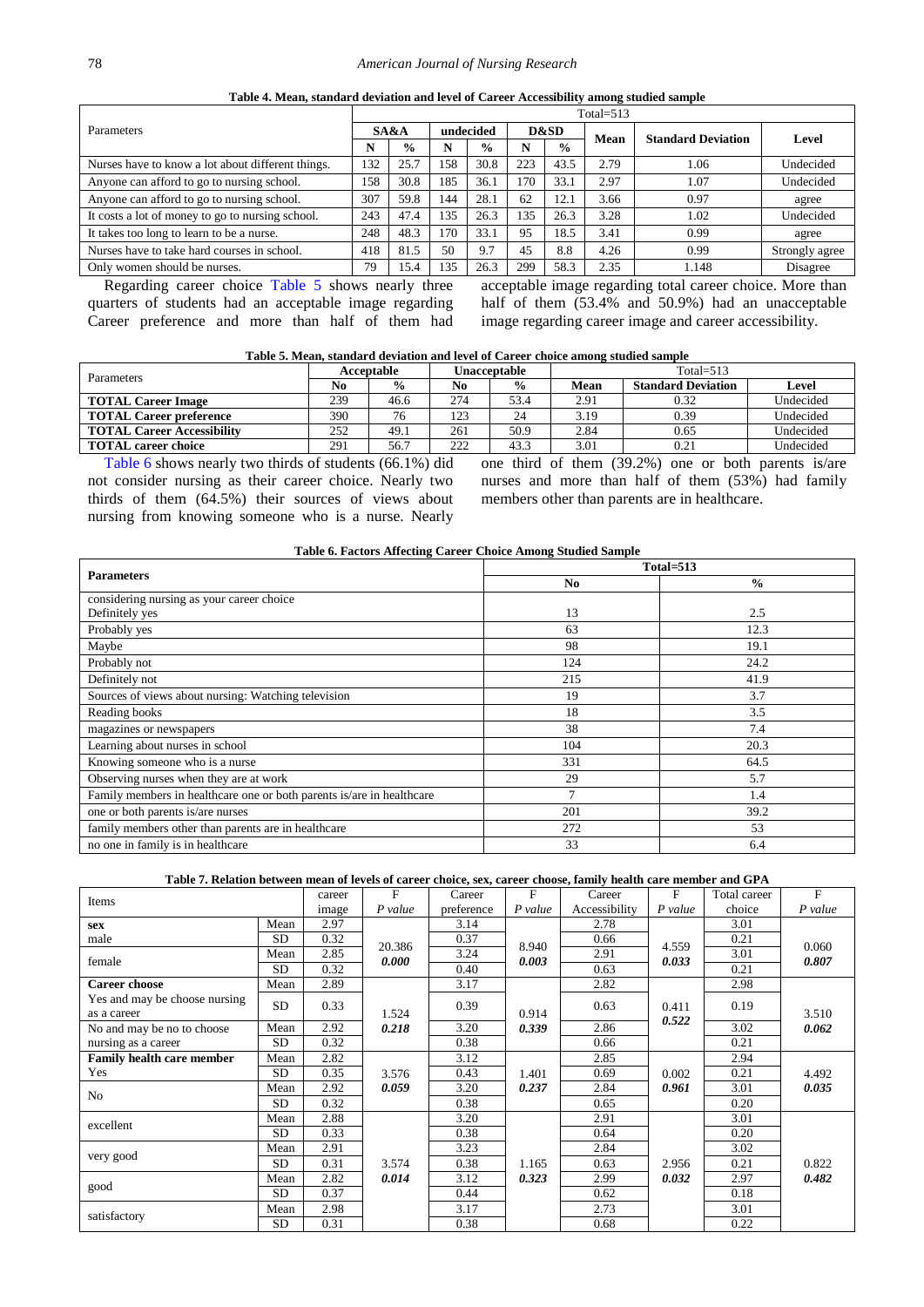[Table 7](#page-4-3) shows that male student had better career image than female students whereas mean (2.97 $\pm$  0.32 and 2.85  $\pm$ 0.32) respectively with highly statistically significant difference  $(p > 0.000)$  while female students had better career preference and career accessibility than male students whereas mean  $(3.14 \pm 0.37 \text{ and} 3.24 \pm 0.40, 2.78 \pm 1.0)$ 0.66 and  $2.91 \pm 0.63$  respectively with statistically significant difference ( $p = 0.003$ ). Also it shows that students who have not family health care member had better career choice than students who have family health care member whereas mean  $(2.94\pm0.21$  and  $3.01\pm0.20)$ respectively with statistically significant difference (p > 0.05). In addition it shows that student who had satisfactory GPA had better career image than other students with statistically significant difference ( $p > 0.05$ ). The students who get good GPA had better career accessibility than other students with statistically significant difference ( $p > 0.05$ ).

## **4. Discussion**

Student perceptions about the field of nursing may have the largest impact on their decisions to seek opportunities to learn more about the profession. Therefore, Saudi health decision-makers need to increase the positive attitude on the nature and encouraging characteristics of modern nursing and its increasing respect as a skillful career for high school students.

The findings of the study revealed that participant's age were between 17 to 22 years and half of them were male. In the same line Al Jarrah  $[4]$  reported (69.1%) of the subjects were males and about one-third (30.9. %) of them were females. More than half are in the age group 18-20 years.

Regarding career image the majority of students agreed that nursing is a profession and technical occupation and nurses not paid well. In a study carried out by Gazzaz [\[18\]](#page-7-6) about Saudi Nurses' Perceptions of Nursing as an Occupational Choice, she found that most participants (interns, staff nurses and senior nurses) cited in-service education and on-job training as factors influencing their decision to stay or leave a particular organization. They perceived opportunities for continuous education and advanced training as important aspects of their motivation, satisfaction and retention. For them, on-job education and training are opportunities which enhance their professional knowledge and practices. However, on-the-job services seemed to vary considerably across the different hospitals and sectors. Compared to their counterparts at the othergovernment sector, staff nurses and senior nurses working at the government hospitals sounded more frustrated and disappointed for having less opportunities for attending such services. Also, Khowaja [\[23\];](#page-7-7) Jan, & Sikander [\[21\]](#page-7-8) added more than half of the undergraduates were interested to join teaching after completion of graduation, which may highlight their need to get rid of bad social image of bedside nurse, and it is self-satisfactory to them known as a teacher instead of a bedside nurse.

In addition, our findings indicated that nearly two thirds disagreed that nurses are kind and compassionate people, nurses are equal to physicians and most nurses are mean and do not care. Our findings are contrary with some previous research studies [\[28,36,39\].](#page-8-5) Overall majority of the students perceived that nursing is a profession to serve humanity, earn blessings of the people; which also may provide an opportunity for personal growth, bright prospective in abroad and their by an economic security.

Regarding Career preference, the findings reflected that most of students agreed nurses make high salaries and nearly two thirds agreed nurses have to take responsibility for the people they take care of, nurses have many opportunities for advancement and nursing is a low-level skill occupation respectively. Similarly, Al Jarrah [\[4\]](#page-7-5) reported that More than one-third of the study subjects did join the faculty of nursing due to financial reasons/availability of work. This is also supported by AbdlKarim et al., [\[2\]](#page-7-9) in Egypt and Buerhaus et al., [\[14\],](#page-7-10) (U.S.A); Chauvette et al  $[15]$ . They found their subjects haven chosen nursing as it represented a good opportunity for them to work. Sand-Jecklin & Schaffer, [\[41\]](#page-8-6) added that students most frequently reported choosing nursing because of the availability of career opportunities, jobs security, salary, and interest in nursing.

In addition, our findings reflected that more than half of them agreed all nurses must have a university degree to practice nursing, nursing is stimulating and challenging work, Nurses have high standards of behavior and nurses work under a lot of stress. In this context Oulton [\[35\]](#page-8-7) referred that nurses play a central role in delivering health care. Nurses advocate for health promotion, educate patients and the public on the prevention of illness and injury, provide care and assist in cure, participate in rehabilitation, and provide support. No other health care professional has such a broad and far-reaching role. Additionally, nurses' roles have expanded significantly to include a number of tasks previously performed by a physician's [\[16\].](#page-7-12) While Al-Mahmoud [\[10\]](#page-7-13) stated many students considered the heavy workload facing students, the theory part of the study and the difficulty of studying in English language, as important contributing factors in student dropout. This is consistent with the finding of Al Kandari and Ajao [\[9\]](#page-7-14) study in Kuwait, where heavy student workload and focus on the theoretical part of nursing considered barriers to retention.

Regarding career accessibility, our results revealed that the majority of students agreed nurses take hard courses in school. According, Lamadah & Sayed [\[26\]](#page-8-8) indicated that Nursing education in Saudi Arabia has, for a number of years, been either diploma and associate degree programmes managed by the Ministry of Health, or BSN programmes managed by Ministry of Higher Education. Considering either an upgrade or integration of the former programmes with the latter would require careful and long-term planning that takes into account experiences from other countries. In addition, different educational systems in nursing leads to overlapping in job description among different levels.

Nearly half of the studied sample agreed that anyone can afford to go to nursing school, it costs a lot of money to go to nursing school and it takes too long to learn to be a nurse. In this line [\[11\]](#page-7-15) recommended that the status of nursing in Saudi Arabia should be enhanced in order to make it a worthwhile career. The education sector should reconsider the length of nursing training (5 years compared with 3 years in many developed countries) while maintaining competent and safe practice. Reducing the financial burden on the nursing student through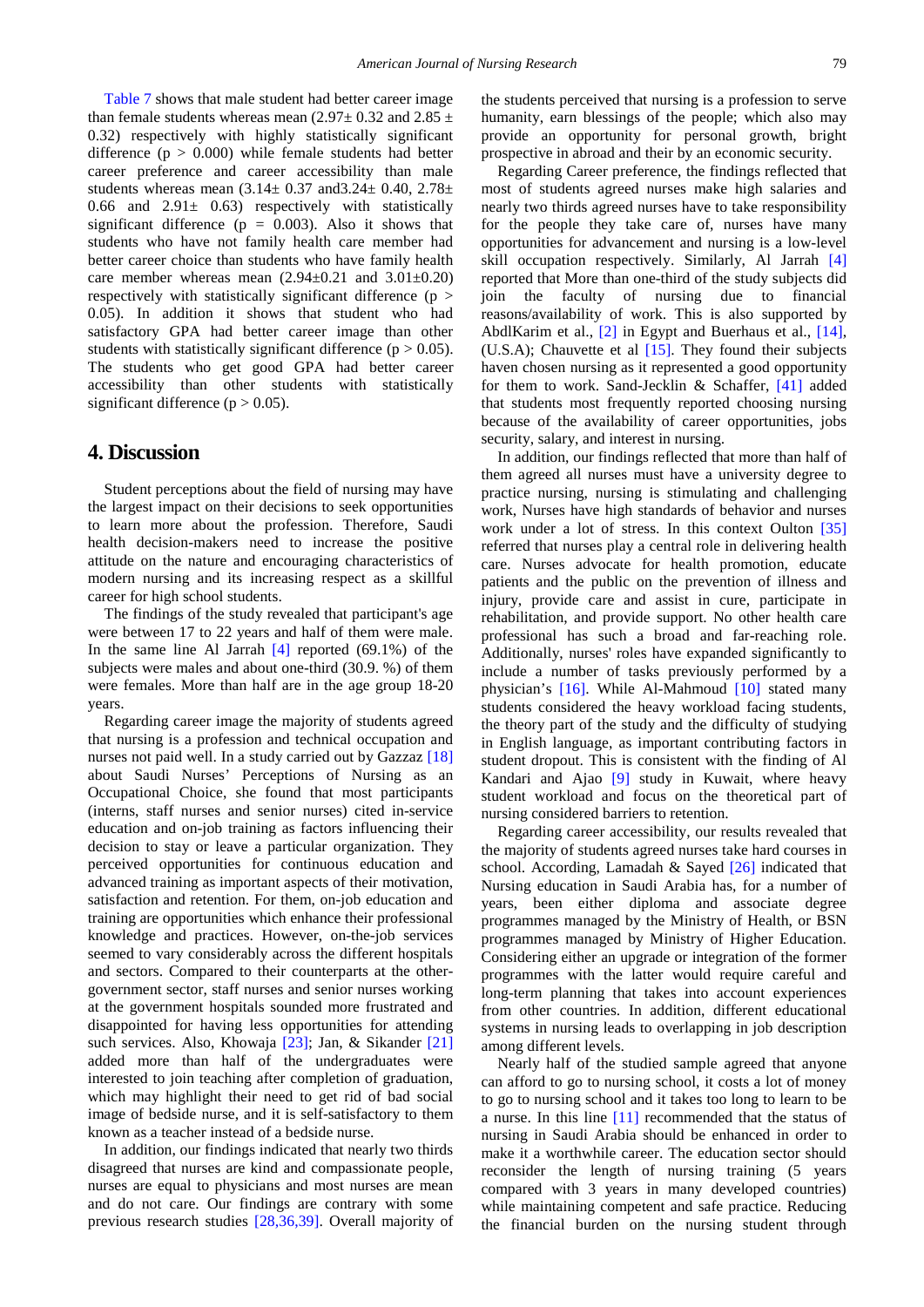provision of additional financial support would encourage more students. In particular, nurses should be paid a full salary during the intern year as currently occurs with medical students.

Additionally, the findings reflected that nearly half disagreed that only women should be nurses. This result supported by Lamadah & Sayed  $[26]$  indicated that gender-mixing, long working hours and rotating shifts which render nursing as socially unacceptable occupational choice. With the current shortage in nursing, hospital nurses are usually working longer hours with extra load of patients. The long hours and rotating shifts which characterize a career in nursing were frequently cited as major deterrents to the uptake of nursing by Saudi female school students. Additionally, Al-Mahmoud [\[10\]](#page-7-13) who revealed that The highest mean disagreement was with negative statement "Nursing is not an appropriate profession for Saudi women", with over half the respondents strongly disagreement with the statement.

Regarding career choice, our findings referred that nearly three quarters of students had an acceptable image regarding career preference and more than half of them had acceptable image regarding total career choice. In the same context, Al-Kandari and Lew [\[8\]](#page-7-16) reflected that the nursing profession respected in Kuwaiti society. This is contrary to an earlier stud[y \[9\]](#page-7-14) which showed that Kuwaiti nursing students equated nursing to a servant's job. This different perception represents a positive change, which needs followed up with active recruitment aimed at high school students. The nature of some nursing functions (e.g., caring for sick and dying patients, handling blood and bodily waste) has been cited as negatively affecting the image of nursing**.** In addition, only 5% of the 54 students who said they might consider nursing as a future career stated that service to the community was the motivating factor for their choice [\[25,40\].](#page-8-4) While Al-Sa'd [\[5\]](#page-7-17) added that some students are interested in nursing but afraid and hesitant. A fraid from society and its perception, afraid of failure and regrets, hesitant to take risks and to experience difficulties. Society looks at nurses with some suspicion and disrespect so that girls are afraid of joining nursing even if they like it. Some girls had to terminate their study in order to get married because their husbands and their families do not accept nursing as a profession. Some families do not like women to work nights and to work late or long hours or to work weekends. They see nurses as an assistance of doctors.

Nearly two thirds of participants their sources of views about nursing from knowing someone who is a nurse. These results supported by El Sharkawy and El Hadad, [\[17\]](#page-7-18) who studied "factors affecting students' choice of nursing as a career in Egypt and Syria". They found that the family members had the significant impact on the choice of nursing as a career. The study of Kelly et al. [\[22\]](#page-7-19) in Chicago reported that family members were the most encouraging forces to their entering nursing and was the main source of moral support during the years of schooling. These findings confirmed, as the positive family reaction to joining, the faculty of nursing represents 92.6% of the subjects in this study. Heath [\[20\]](#page-7-20) stated that young students may be applying to nursing programs as a response to parents' dream instead of their own and the majority of the subjects had a family member or a friend in the nursing profession. Tawash *et al* [\[43\]](#page-8-9) & EL-Sharkawy *et al* [\[17\]](#page-7-18) that showed parents and friends were very powerful motivators for them to join nursing. This may be due to the clinical environment increasing interaction between the students and the medical staff. This study also showed that the family member opinion has the greatest negative effect and the lowest positive effect in the change in the image of nursing. Working conditions was the second reason for the negative influence among the study subjects. This may be due to uncomfortable working environment, exposure to hazards whether physical or emotional, lack of facilities and resources, and the gap between theories taught and the actual practices in governmental hospitals [\[1\].](#page-7-21)

Our findings revealed the students who have not family health care member had better career choice than students who have family health care member. In the contrast, Al Jarrah  $\left[4\right]$  stated that More than one-fifth of the study subjects reported an advice from a family member was the main reason for joining the profession. Sand and Schaffer [\[41\]](#page-8-6) indicated that few students identified the media as influencing their own perceptions of nursing; however, many identified the media as influential in the public's perceptions. Comparison of student perceptions of the influences on the public's view and Public Valuing subscale scores demonstrated that students perceived the media as a negative influence on public perception. Al-Kandari and Lew [\[8\]](#page-7-16) reflected that the students' sources of information about the nursing profession varied. The primary source of information was hospital visits (35%), followed by television (27%) and journals (18%). Friends and school scored equally (9%), and radio was the least used source of information (2%). The majority (81%) indicated they would not consider nursing as a career.

Patidar et al., [\[36\]](#page-8-10) explored that most of the nursing students were not interested to change their profession this contrary with Pelletier et al. [\[37\].](#page-8-11) reported that more than half of the undergraduates were interested to join teaching after completion of graduation which may highlight their need to get rid of bad social image of bed side nurse and it is self satisfactory to them to be known as a teacher instead of a bed side nurse. Our findings supported by Rognstad & Aasland [\[39\].](#page-8-12) While contrast with Chauvette&Alexander [\[15\]](#page-7-11) reported that majority of the outgoing nursing students were not having any family member or relative in nursing profession. It indirectly suggests that those who are already in this profession do not want their children or relatives in to the nursing profession.

Shukri [\[42\],](#page-8-13) added that in Jordan, found that students' families, especially mothers, encouraged both their daughters and their sons to study nursing which eventually affected positively the nationalization in Jordan where only 4-6% of their nurses are expatriates.

While, Jan & Sikander [\[21\]](#page-7-8) indicated that only 5.4% students had definitely yes response while 46% students had definitely not to consider nursing as a career choice. Thus, the highest numbers of students were not willing to choose nursing as a career. This is similar to earlier reports.

Al Jarrah<sup>[4]</sup> the study indicated that the associate nursing students in Jordan generally have positive perceptions about the image of the nursing profession. The findings related to the students' perception are statistically significant. This finding is consistent with many studies in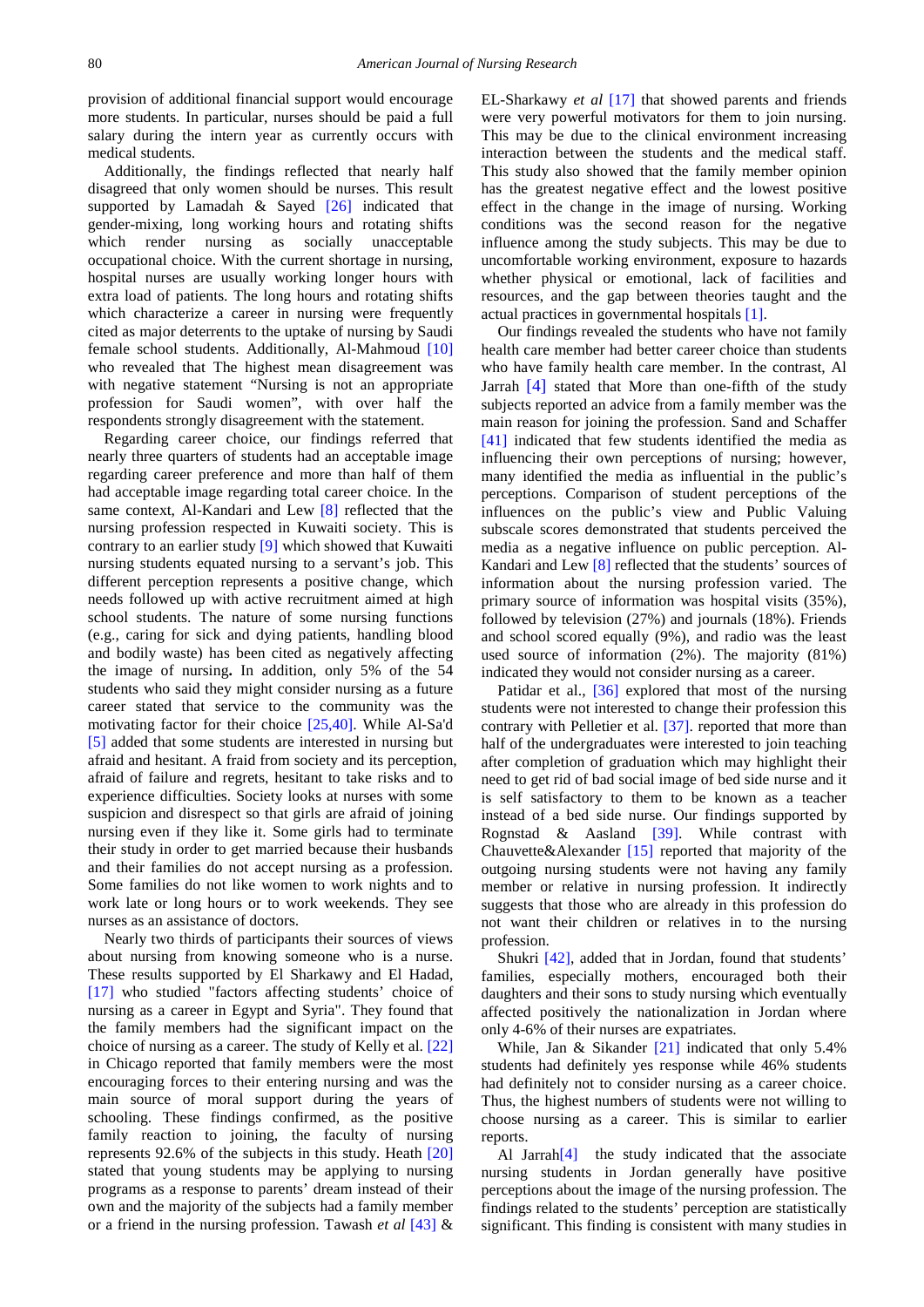Belgium [\[39\],](#page-8-12) Egypt [\[2,13\],](#page-7-9) Bahrain, [\[43\],](#page-8-9) and in India [\[38\].](#page-8-14)

Al-Kandari and Lew [\[8\]](#page-7-16) the students' reasons for considering or not considering nursing as a career. These reasons determined whether nursing was a future career choice for them. Nearly 90% of respondents indicated that they might consider nursing as a career because it is a "nice profession." However, many respondents would not consider nursing as a future career because they "do not like nursing" (60%), it is "physically exhausting" (30%), or it requires "contact with men" (23%).

Our findings showed that male student had better career image than female students did while female students had better career preference and career accessibility than male students did. In the same line Al-Mahmoud [\[10\],](#page-7-13) male students were significantly less likely than females to consider that the hour's nurses work are too long. The reason for the gender differences in aspirations might be that many sectors, especially MOH, encourage male nurses to take managerial posts after six months of joining the workforce. These findings are consistent with those of Nasrabadi et al. [\[34\]](#page-8-15) in Iran, which revealed that the social structure contributes to the rapid promotion of males to management and faculty positions that afford more respect and prestige and higher pay. However, whilst this low anticipated, retention in clinical nursing of male students could have a negative impact on the Saudisation of the nursing workforce; it might have a positive effect in reducing the high dependency on expatriates in managerial posts. At the same time, Saudi men who choose nursing also face criticism from family and friends. According, Miller et al. [\[30\]](#page-8-16) reported a Saudi male nurse as saying that his mother refused to tell her friends that her son is a nurse. When he observed working in the hospital his mother claimed that he was a doctor.

The study results reflected that students who had satisfactory GPA had better career image than other students did. In addition, the students who get good GPA had better career accessibility than other students did. Al-Omar 2004 supported that high school students (males and females) have scored very low on the intention of becoming a nurse.

# **5. Recommendation**

The study recommends conducting further studies on the perception of the nursing students in KSA. According to this study, the opinions of family members about nursing have influenced career decision making of their children, and so it is necessary to plan recruitment. Therefore, it is recommended to; nursing students must be motivate to work initially on bedside nursing and Government and authorities must proactive and pay a due attention to prevent brain drain in nursing.

There is also a need to increase awareness about nursing, beginning at the primary school level. Nursing institutions, in collaboration with the nursing division of the Ministry of Health in KSA, should organize outreach programs to schools. Such programs should include lectures about different career pathways and educational growth of the nursing profession, and provide colorful publicity materials through school libraries and career counselors.

### **References**

- <span id="page-7-21"></span>[1] Abdel El-Halem, El Hawashy, Gamal El-Dein, Taha. 2011, Undergraduate Male Nursing students' Perception about the Image of the Nursing Profession. Journal of American Science. Development of nursing education in India: Pre independence.
- <span id="page-7-9"></span>[2] Abdlkarim N, El Khouly A, and Reizian 2004: A. Male student nurses: concerns, expectations and fears towards the profession. The 18th International Scientific Nursing Conference. 27.
- <span id="page-7-3"></span>[3] Al Hosis K. (2009): Succession Planning For Nurse Managers in Saudi Arabia, Doctorate Thesis, Nursing and Health Sciences, Monash University, 193.
- <span id="page-7-5"></span>[4] Al Jarrah I 2013 Associate nursing students' perceptions toward nursing profession in jordan. European Scientific Journal. edition vol.9, No.6 pp 147:166.
- <span id="page-7-17"></span>[5] Al –Sa'd A. (2007).Quantum leap for Saudi nursing. Health Forum, 79.39.
- <span id="page-7-0"></span>[6] Al-Dossary A., While A. & Barriball L. (2008) Health care and nursing in Saudi Arabia. International Nursing Review. International Council of Nurses 55,125-128
- <span id="page-7-1"></span>[7] Alhetheli F 2012. The Perceptions and Experiences of Nursing in Saudi Arabia. Doctor of Philosophy degree. School of Nursing and Midwifery. Nursing and Health Sciences. Monash University.
- <span id="page-7-16"></span>[8] Al-Kandari F and Lew I 2005: Kuwaiti High School Students' Perceptions of Nursing as a Profession: Implications for Nursing Education and Practice. Journal of Nursing Education, Vol. 44, No. 12 pp533-539.
- <span id="page-7-14"></span>[9] Al-Kandari, F. & Ajao, E. (1998) Recruitment and Retention of Nursing Students in Kuwait. *International Journal for Nursing Studies*, 35(5): 245-251.
- <span id="page-7-13"></span>[10] Al-Mahmoud, S. 2013 The commitment of Saudi nursing students to nursing as a profession and as a career. Life Science Journal 2013; 10(2). pp591: 603.
- <span id="page-7-15"></span>[11] Almalki M. Quality of work life and turnover intention in primary health care organization : Across sectional study of Registered nurses in Saudi Arabia. Thesis submitted to the Queensland University of technology for the degree of Doctor of Philosophy 2012.
- <span id="page-7-4"></span>[12] Annelie M,. 2010: The image of nurses as perceived by the south African public, degree of Master, Faculty of Health Sciences, University of Pretoria.
- [13] Baddar F. 2006: The Image of Nursing as a Profession among Undergraduate nursing Students and Interns. Second international conference for Health, environment, and improvement-High Health Institute.
- <span id="page-7-10"></span>[14] Buerhaus P, Donelan K, Norman L, and Dittus R. 2005Nursing students` perceptions of a career in nursing and impact of a national campaign designed to attract people into the nursing profession. Journal of Professional Nursing. 21(2):75.
- <span id="page-7-11"></span>[15] Chauvette M, Alexander N 2004. Bedside nursing is "hard" and therefore undesirable. Critical Care Nurse; 24: 10-12.
- <span id="page-7-12"></span>[16] Coomber B, Barriball K. Impact of job satisfaction components on intent to leave and turnover for hospital based nurses: A review of the research literature. International Journal of Nursing Studies 2007;44(2);297-314.
- <span id="page-7-18"></span>[17] El-Sharkawy F and El Hadad A. 1996: Factors affecting students` choice of nursing as a career in Egypt and Syria1. The New Egyptian Journal of Medicine. 15(4):435-440.
- <span id="page-7-6"></span>[18] Gazzaz L. Saudi Nurses' Perceptions of Nursing as an Occupational Choice: A Qualitative Interview Study. Thesis submitted to the University of Nottingham for the degree of Doctor of Philosophy 2009.
- <span id="page-7-2"></span>[19] Gazzaz, L. 2009: Saudi Nurses' Perceptions of Nursing as an Occupational Choice: University of Nottingham for the degree of Doctor, Faculty of Medicine and Allied Health Science.
- <span id="page-7-20"></span>[20] Heath P. 2001: National review of nursing education: factors in the labor market that affect the employment of nurses and the choice of nursing as an occupation. http://www.detya.gov.au.
- <span id="page-7-8"></span>[21] Jan, A & Sikander S 2012 Perceptions of high school students about nursing as a career Volume 37 Number 1 January –Rawal Medical Journal An official publication of Pakistan Medical College of Nursing, Islamabad, Pakistan.
- <span id="page-7-19"></span>[22] Kelly NR, Shoemaker M. The experience of being a male student nurse. Journal of Nursing Education1996; 35(4):170.
- <span id="page-7-7"></span>[23] Khowaja K. Healthcare systems and care delivery in Pakistan. J Nurs Adm 2009;39:263.